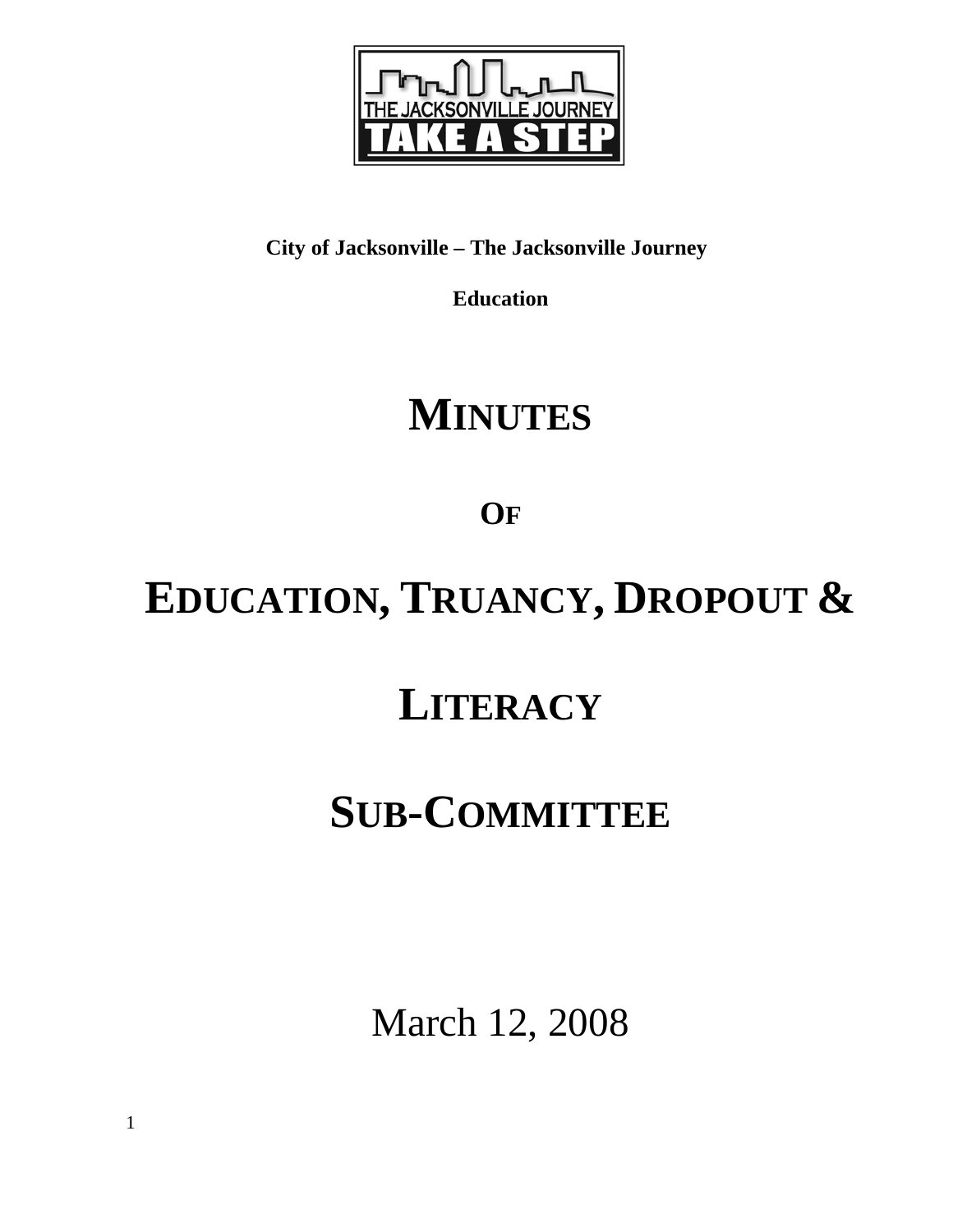## **The Jacksonville Journey – Education**

## **Education, Truancy, Dropout & Literacy**

## **Sub-Committee**

## **March 12, 2008**

## **1:00 p.m.**

**PROCEEDINGS before the Jacksonville Journey – Education, Truancy, Dropout & Literacy Sub-Committee, taken on Tuesday, March 12, 2008, Edward Ball Building, 8th Floor, Room 851 – 214 N. Hogan Street, Jacksonville, Duval County, Florida commencing at approximately 1:00 p.m.** 

**Education, Truancy, Dropout & Literacy Sub-Committee** 

**W. C. Gentry, Chair Tony Bellamy, Member Terrie Brady, Member Nancy Broner, Member Vicki Burke, Member Charles "Skip" Cramer, Member Pastor Moses Criswell, Member Michael Edwards, Member John Fletcher, Member Deborah Gianoulis, Member Cheryl Grymes, Member Bill Hodges, Member Connie Hodges, Member Kevin Hyde, Member Mia Jones, Member Robert Lee, Member Tom Majdanics, Member Nongongama Majova-Seane, Member Gerlieve Oliver, Member Perry Robinson, Member Bill Scheu, Member Connie Stophel, Member**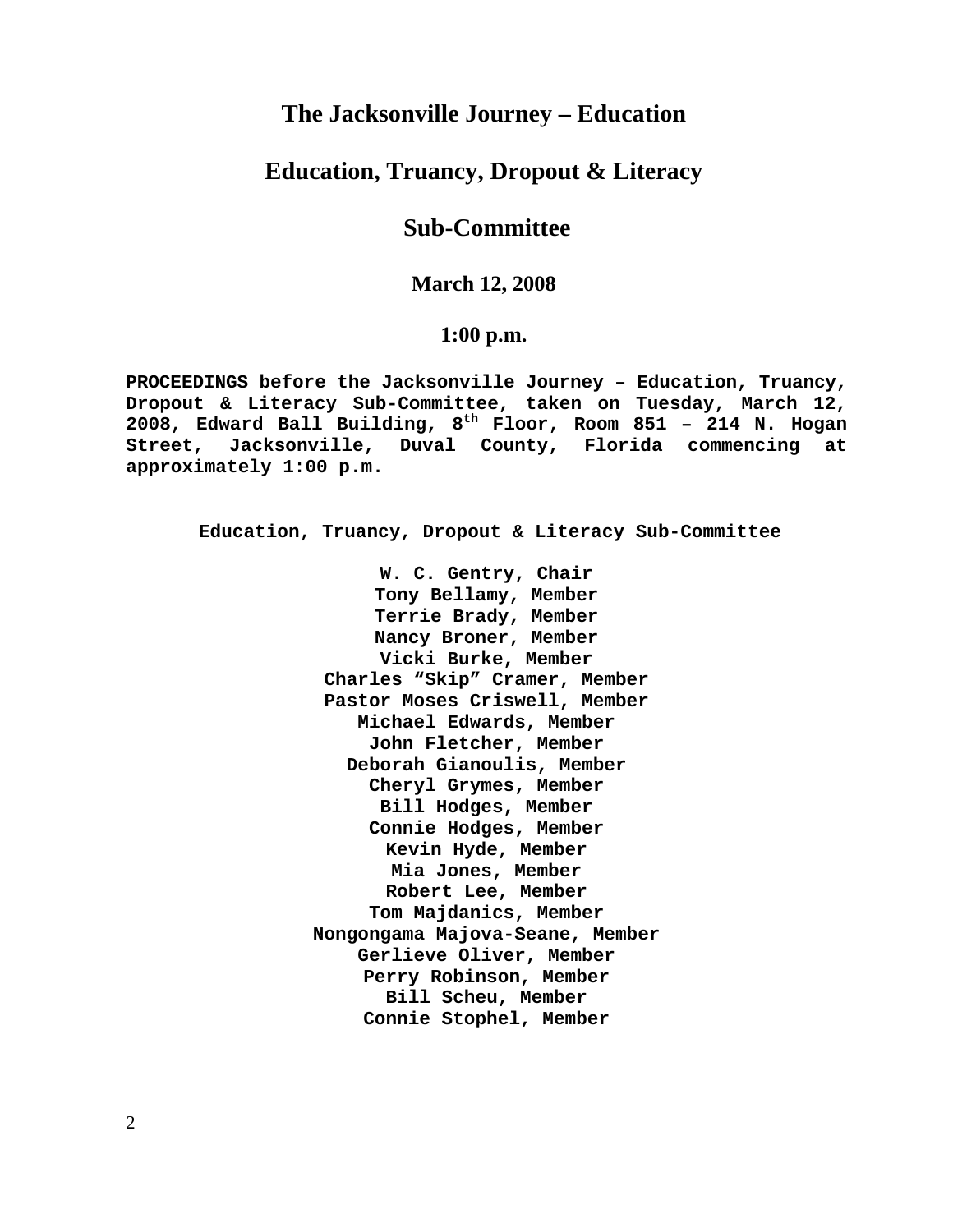## **APPEARANCES**

## **COMMITTEE CHAIRS & MEMBERS:**

W.C. GENTRY, Chair NANCY BRONER, Member VICKI BURKE, Member CHARLES "SKIP" CRAMER, Member MICHAEL EDWARDS, Member JOHN FLETCHER, Member DEBORAH GIANOULIS, Member CHERYL GRYMES, Member BILL HODGES, Member CONNIE HODGES, Member ROBERT LEE, Member TOM MAJDANICS, Member BILL SCHEU, Member CONNIE STOPHEL, Member LUCRETIA WILLIAMS, Member

## **ABSENTEE MEMBERS:**

TONY BELLAMY, Member TERRIE BRADY, Member PASTOR MOSES CRISWELL, Member COUNCILMAN KEVIN HYDE, Member MIA JONES, Member NONGONOMA MAJOVA-SEANE, Member GERLIEVE OLIVER, Member REVEREND PERRY ROBINSON, Member

## **STAFF:**

SUSIE WILES LINDA LANIER RENEE BRUST ALICE CHECORSKI ANNA BRADLEY

## **OTHERS PRESENT:**

Donna Massie-Cobb, DCPS Shelley Grant, SAO Susan Main, ELC of Duval Tia Mitchell, T-U Tyler Winkler, Communities in Schools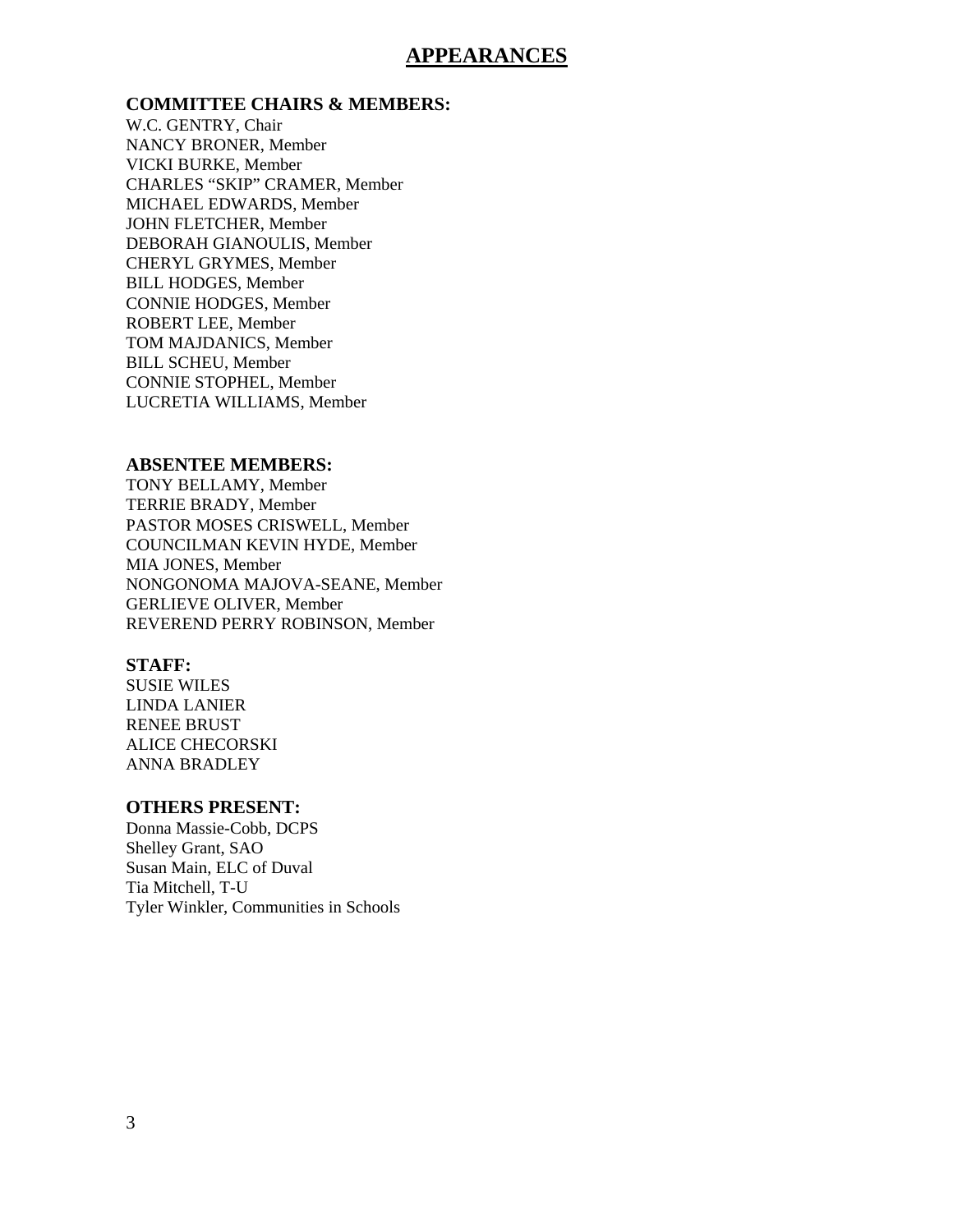## **PROCEEDINGS**

March 12, 2008

Education, Truancy, Dropout & Literacy Sub-Committee, 1:00 p.m. **Call to Order and Comments.** Chairman W.C. Gentry called the meeting to order at approximately 1:05 p.m.

## **1. Purpose of Meeting.**

Discuss the Mayor's crime initiative – *The Jacksonville Journey*, Education, Literacy, Truancy and Dropouts Sub-committee.

W.C. Gentry, Chair, said today's meeting will be devoted to review of each of the workgroups' recommendations. We will make comments and suggestions and re-draft as necessary prior to presenting the Subcommittee's recommendations to the Steering Committee on Thursday, March 13, 2008 at 2 p.m., Room 851, Ed Ball Building. Anyone and everyone who would like to attend are welcome. Mr. Gentry has already asked the chairs of each of the workgroups to attend.

At this time, Mr. Gentry expressed his appreciation for the incredible job done by this Subcommittee's workgroups and staff. Mr. Gentry stated that Ms. Lucretia Williams has been in attendance at most of the meetings and he would like her to join the Subcommittee as a member. Let the record reflect this.

## **2. Discussion Items**

## **Truancy and Dropout Workgroup – Presented by Bill Scheu, Chair**

## **1. Truancy Prevention**

**Recommendation #1A Hiring and Deployment of 30 additional Attendance Social Workers**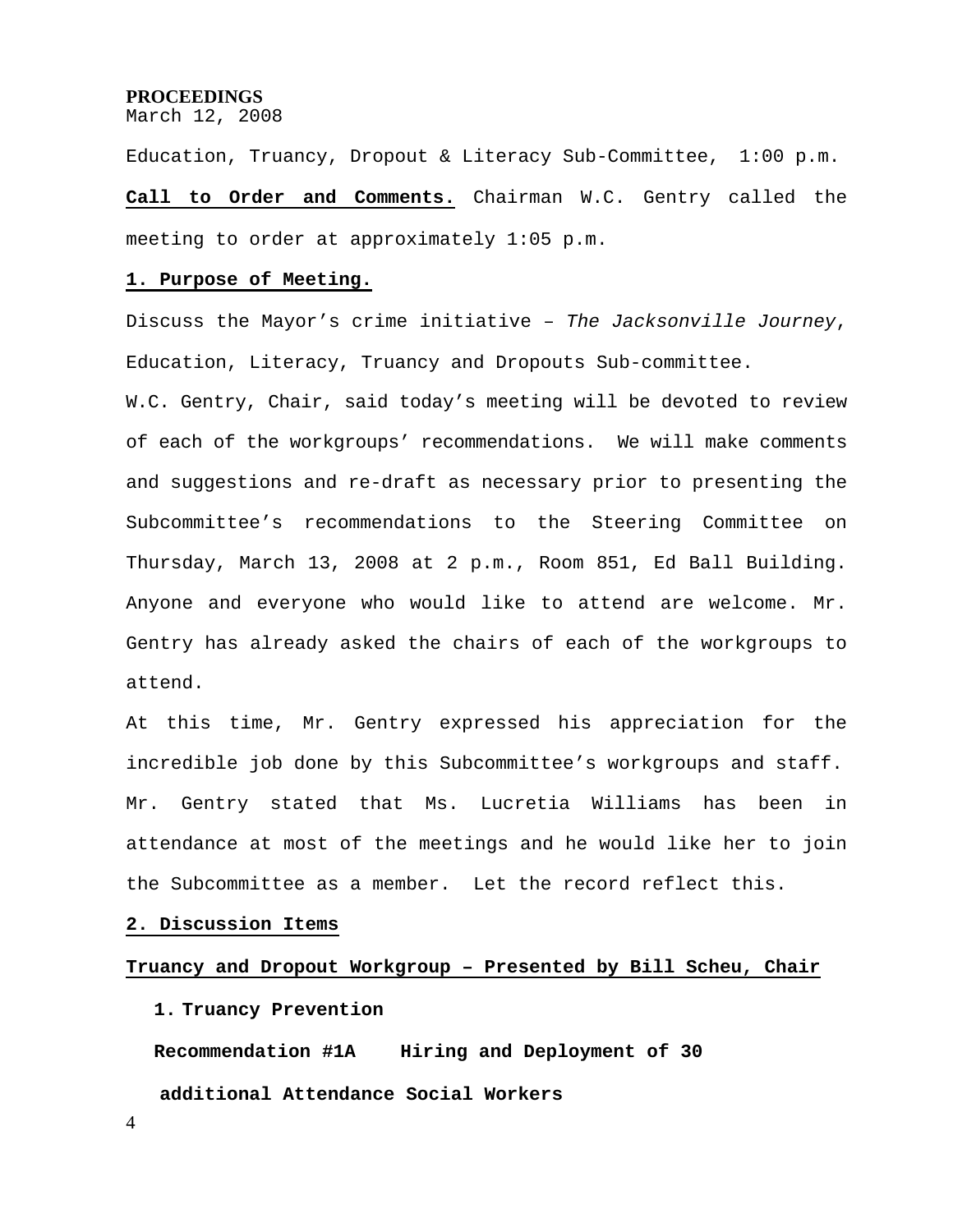## **Approved unanimously**

The Subcommittee asked questions and provided comments. W.C. Gentry asked if the Attendance Social Workers would be district-wide and Bill Scheu agreed they should be. Vicki Burke asked if the recommendation was to have Truancy Officers at the high school and in the middle school have a Social Worker also. Mr. Scheu stated the focus is on increasing the number of social workers in the schools. W.C. Gentry stated the recommendation is to have a district level person who will oversee Truancy at the schools. Renee Brust said that Jonathon Brice, DCPS, made a point that instead of basing the social workers in the schools, they will be housed at some of the difficult schools but will report to the district.

Donnie Massie-Cobb reported that in January 2006 they began operating the four Truancy Centers. They used to have a social worker at each, but because of funding they no longer have a social worker at every site. The Truancy Centers are staffed by either full or part-time Truancy officers. Fulltime social workers assist at the centers. The Truancy Center staff makes referrals to the social workers. Vicki Burke asked what the difference is in Challenge Schools, Focus Schools and Turnaround Schools. Ms. Massie-Cobb said that Turnaround Schools are F or D schools. Cheryl Grymes asked that the Fiscal Note include that training and in-kind will be provided.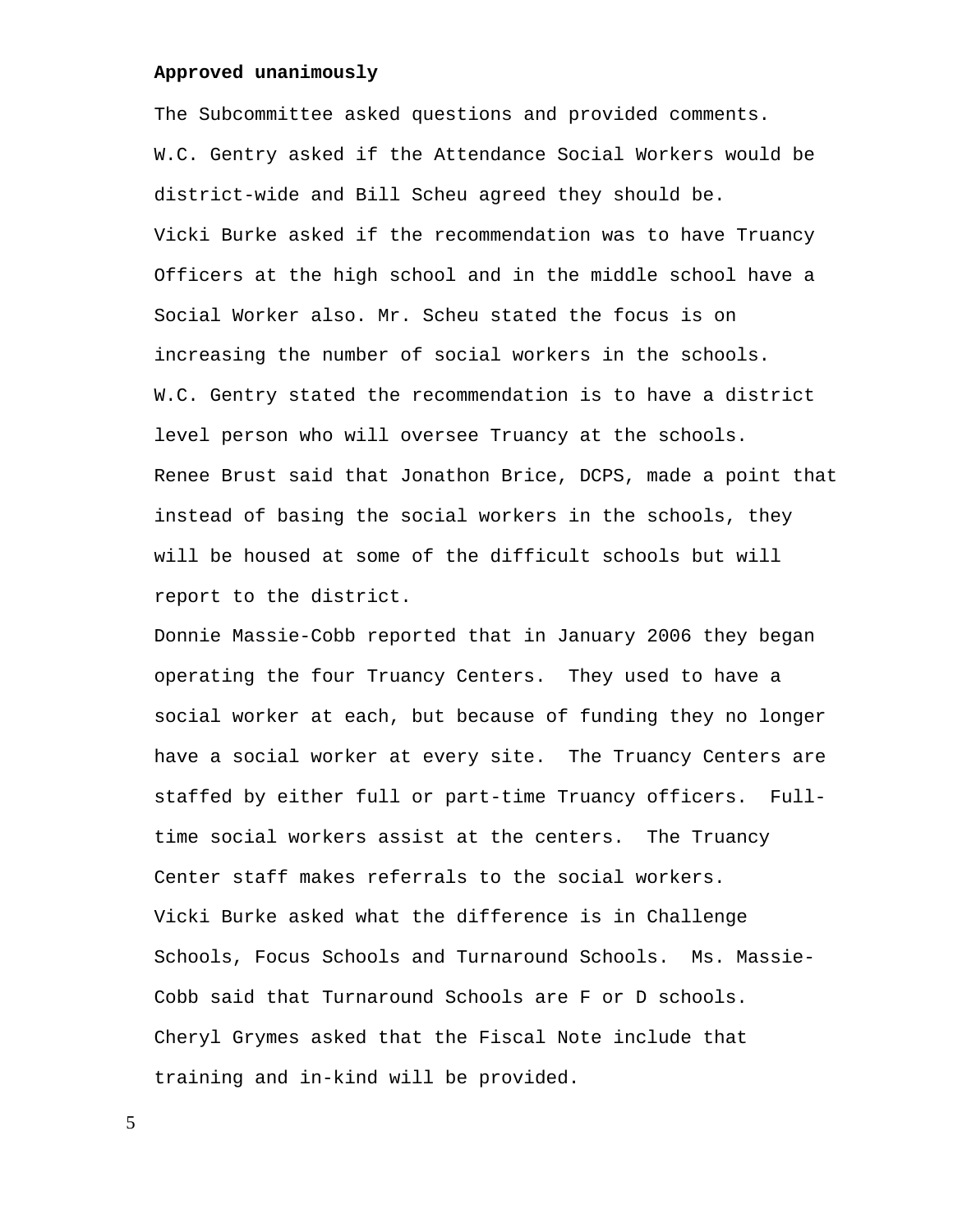Skip Cramer asked Ms. Massie-Cobb if there is a cost due to the absence of students. Ms. Cobb replied that in October and February they perform a student count, which is the basis for the FTE dollars received.

Bill Scheu recommended adding a sentence to the financial justification:

If enough students are in school during the FTE counts in October and February that will have a positive impact on the budget of the school system that might help offset some of these expenses.

**Additionally, the subcommittee agreed that the recommendations should include the following: •District-wide instead of being based in schools •Donna Massie-Cobb, DCPS, will provide definitions of Turnaround, Focus, Challenge Schools** 

**•Add a sentence to fiscal Note: If enough students are in school during the FTE counts in October and February that will have a positive impact on the budget of the school system, which might help offset some of these expenses.**  Tom Majdanics asked if we have any idea how much truancy can be reduced and the \$9 million dollar investment added to the City. We should make a case that 30 additional social workers will reduce the number of truants, with a saving to the City.

W.C. Gentry suggested adding the goal to the end of the recommendations: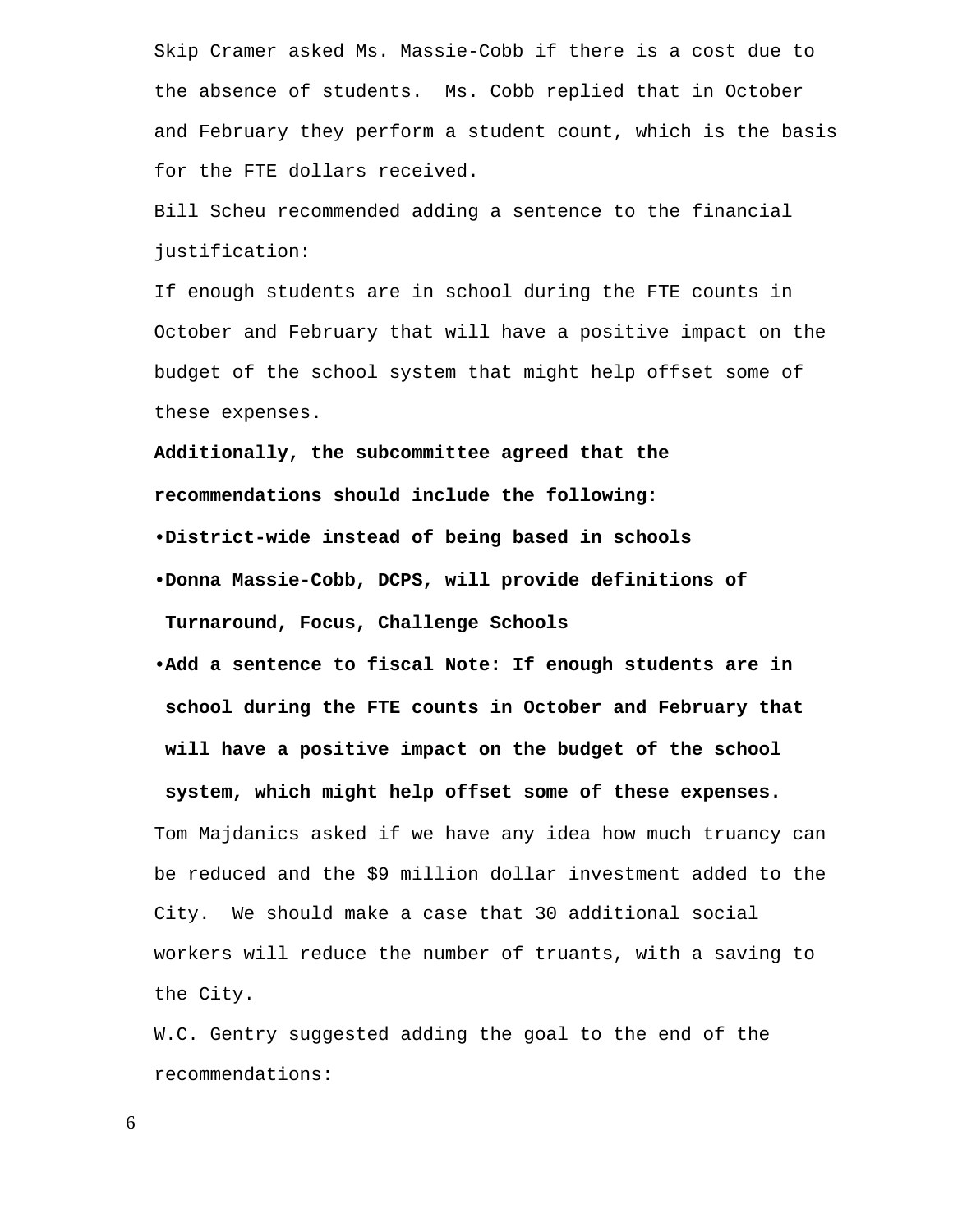**Goal: To reduce truancy by 50% over the next two years and it will be measured.** 

Renee Brust asked if Jonathon Brice's recommendations were in place. Ms. Cobb stated they are in place to re-align the staff. Bill Scheu stated that United Way is already doing much of the following recommendation already.

**Recommendation #1B Identification, alignment and coordination of community resources to support elimination of truancy** 

## **Approved unanimously**

In a response to Vicki Burke, Bill Hodges said that the Jacksonville United Against Truancy (JUAT) has a voluntary staff and is under the State Attorney's Office and not an independent resource.

**Recommendation #1C Development of Community Action Truancy Team** 

**Approved unanimously** 

**2. Dropout Prevention**

**Recommendation #2A United Way – Achievers for Life**  Connie Hodges said that United Way has non-profit partners in this prevention strategy.

## **Approved unanimously**

**Recommendation #2B Part 1 Making the Move: Transition to Middle School** 

The example given was the use of summer camps.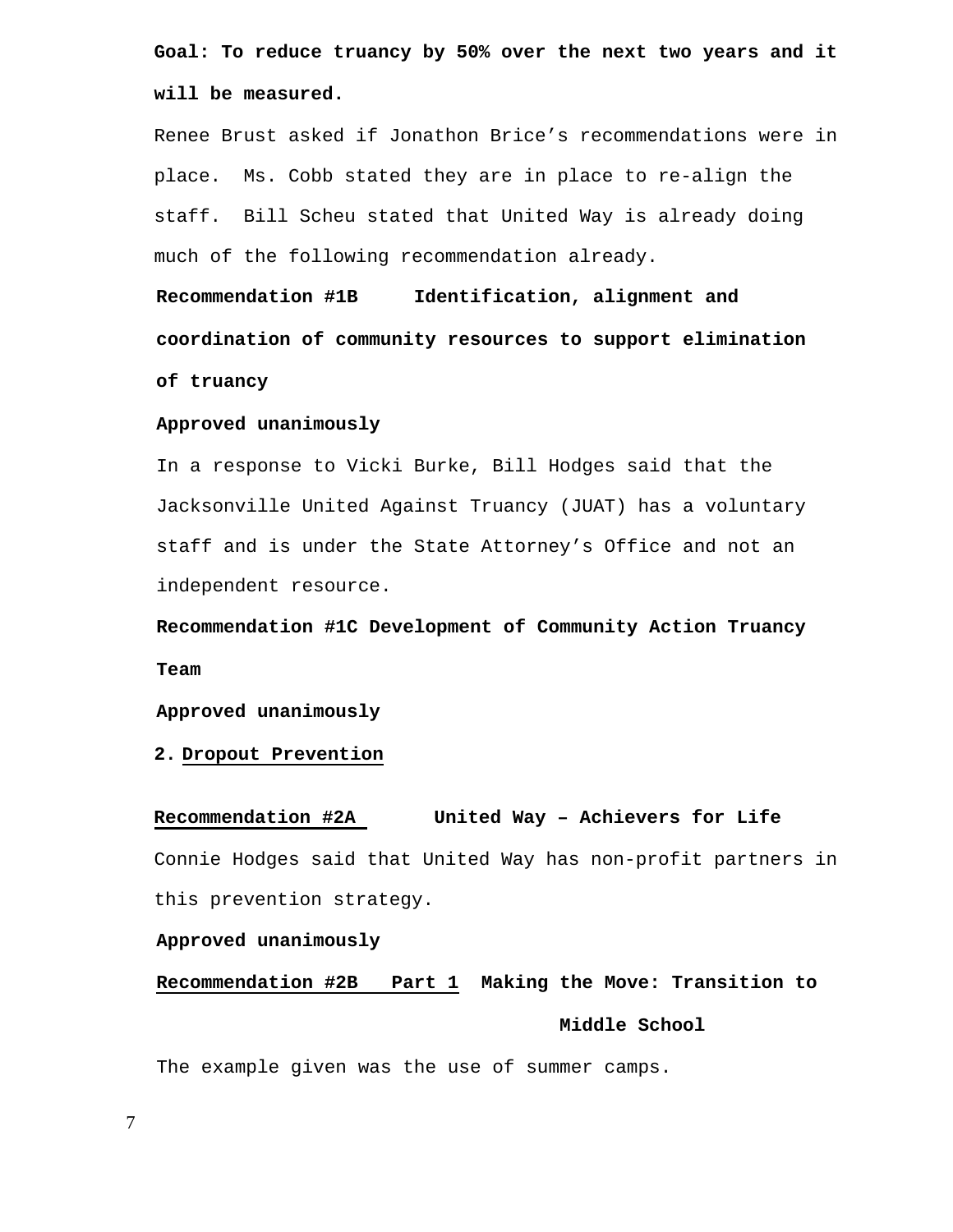## **Recommendation #2B Part 2 Making the Move: Transition to**

## **High School**

The Community Foundation will pilot this program at Terry Parker this spring.

## **Approved unanimously**

## **Notes: 2B should be measured.**

W.C. Gentry's only suggestion with respect to Truancy would be to address the goals and the fact that there will be measurements to achieve those goals.

## **Early Learning Workgroup, Presented by Connie Stophel, Chair**

**Goal 1: Add 25 more childcare centers to** *Guiding Starts of Duval* 

**and provide support to the remaining 77 Zone 1 centers.**  W.C. Gentry stated he learned of the Children's Zone and that a neighborhood has been chosen. This program overlaps with many of the program recommendations. It will encompass the Children's Zone. Linda Lanier stated that the Newtown area has been selected for the Children's Zone and that Sheriff Glover and Pam Paul, chairs of the program would be happy to present to the committee.

John Fletcher said he doesn't think we have narrowed down the area for the Children's Zone. W.C. Gentry asked Renee Brust to provide a map to show the areas where the programs are (Zone 1 map, not each site location) which will coordinate with Sheriff Rutherford's map showing the hotspots.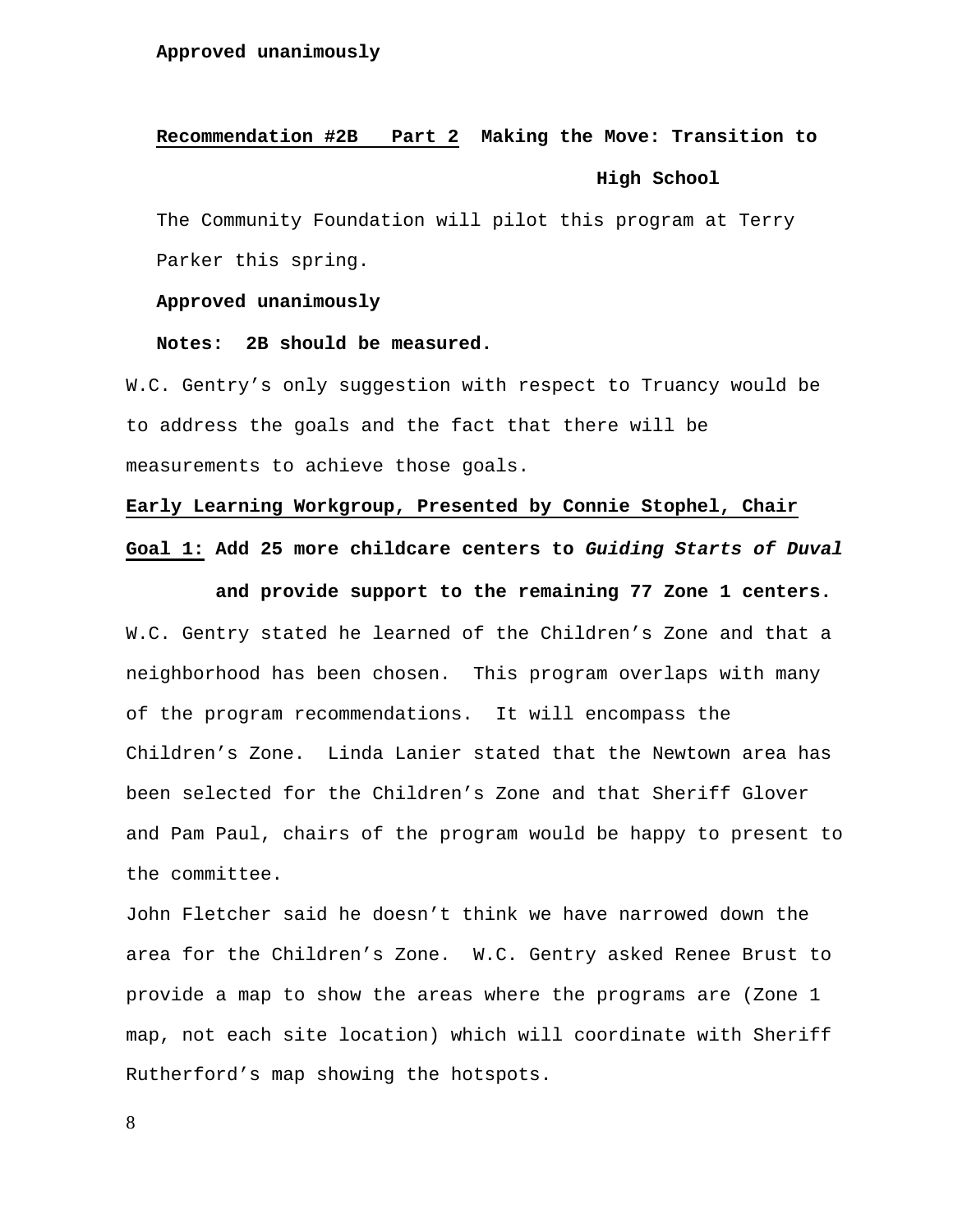### **Approved unanimously**

**Goal #2: Provide (a) five early intervention specialists who will provide mental health consultation services to the 79 participating centers receiving** *Guiding Stars* **intensive support in Zone 1 (***based on a caseload of 16 centers per staff person***); and (b) provide assistance in implementing social/emotional developmental curricula to 79 Zone 1 centers participating in**  *Guiding Stars* 

## **Approved unanimously**

The Subcommittee recommended adding the Behavior Intervention Specialist (to model after the HeadStart Program).

**Goal #3: Increase parent engagement in their child's education in the newly identified 57 Zone 1 centers** 

**Develop network of churches using the** *I Care* **program in Zone 1** 

**to promote parent engagement** 

## **Approved unanimously**

The *I Care* Program comes with its own assessment and a measurement for the teachers. It has an accountability measure for the parents as well.

The Subcommittee recommended the following:

**•Identify this** *I Care* **program so as not to be confused with other services called I Care.** 

**•Identify the network of churches with a Memorandum of** 

 **Understanding** 

**•Develop an outreach plan** 

9 **Goal #4: Use a rigorous evaluation and accountability system**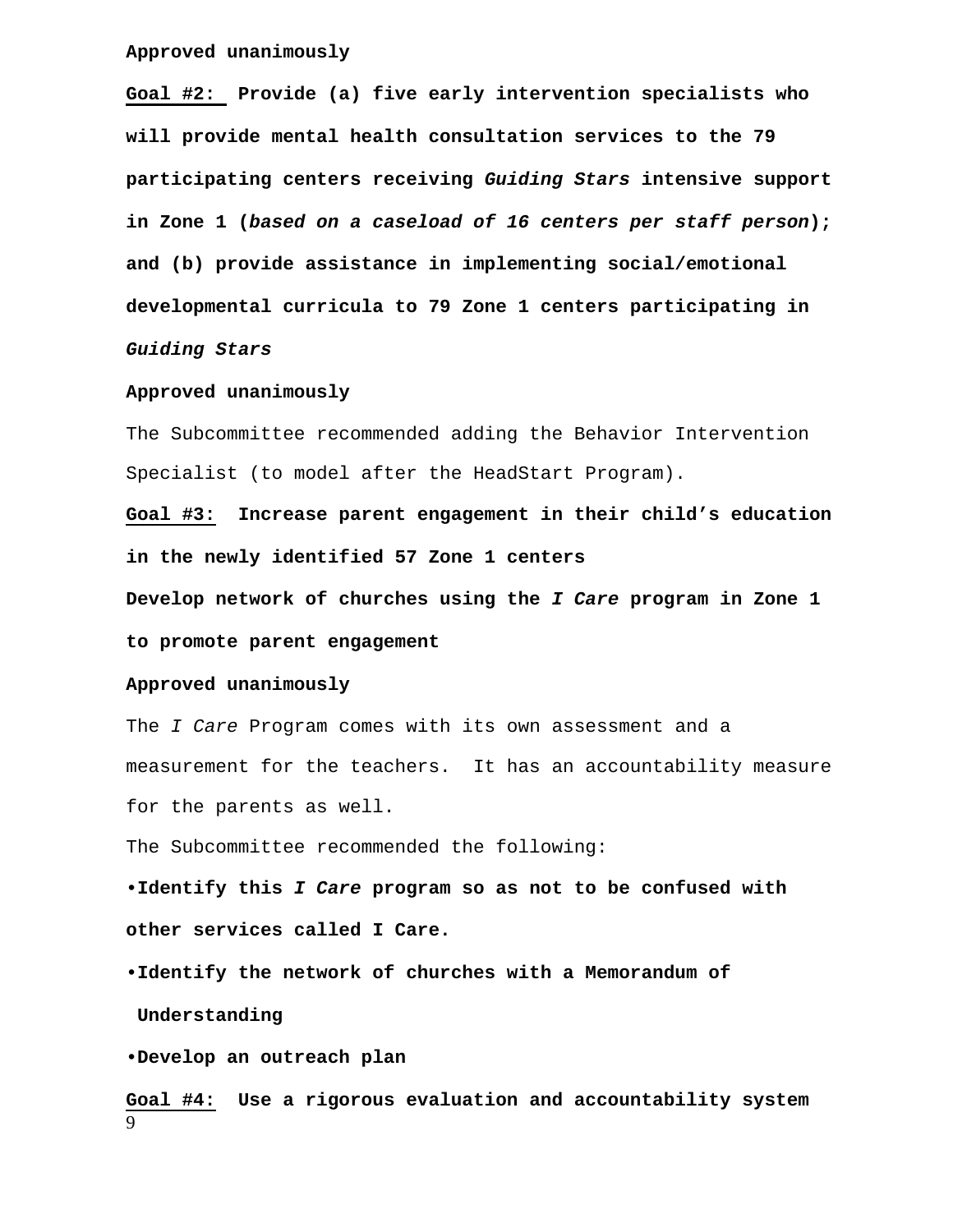### **Approved unanimously**

Tom Majdanics expressed concern for the children not enrolled in voluntary pre-kindergarten. Connie Stophel agreed, but said this is beyond the scope of our committee. W.C. Gentry said that the Public Relations Committee has gone into the community. We just now received their report, but should advise them about the advantages of going to a *Guiding Stars* center. Mr. Gentry further stated that constitutionally we are required to find funding for every child who wants to go to a pre-K school. Susan Main, Early Learning Coalition, reported that 70% of the four-year olds in Duval County are in voluntary pre-K (approximately 8,400 children). There are 84 sites offering Voluntary pre-K, most of which are participating in the *Guiding Stars* program.

Deborah Gianoulis stated it is the quality issue not just the number of children who participate. W.C. Gentry said it will take getting involved with the community and the families. **Subcommittee notes to Early Learning Recommendations: •Add an addendum to identify acronyms (ELC, FIE, etc.) •Do not include FIE report, High-Quality School Readiness as attachment – too confusing.** 

**•Supplemental recommendation might be that Libraries should be fully funded. (For now, use data sheet as attachment).**  Barbara Gubbin, Executive Director, Jacksonville Public Library, reported that they work with the Jacksonville Transportation Authority. If you have a library card, you can get a free pass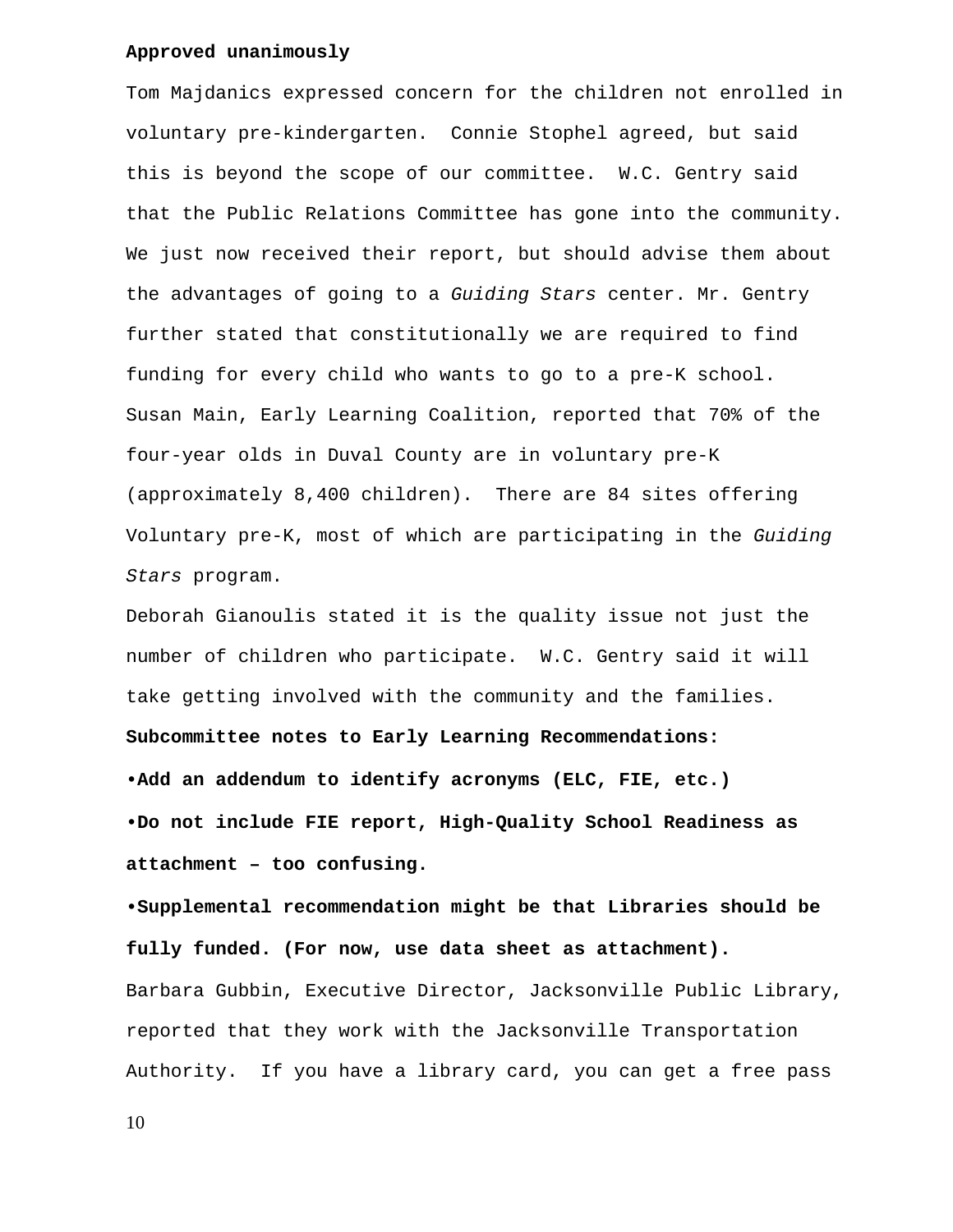to the library. From October 2006 through September 2007, over 49,000 children participated in pre-school organized programs at the Library. A \$1 million reduction to the budget would close all libraries one day a week, many of which are inner city and located in Zone 1.

Nancy Broner stated much of the subcommittee's recommendations assumes the current level of funding. W.C. Gentry stated it needs to be addressed at the Funding Committee that programs in place should be continued and we need to find funding to expand them. Bill Hodges suggested attaching a preamble to the recommendations stating we recognize the budget circumstances. The Subcommittee agreed that the message need to be shared with the Duval Delegation. We have big problems and we have a big price tag. Our job is to recommend solutions and find the money. Robert Lee said if we don't find the money, we won't have the opportunity again.

Vicki Burke said she looked at what other states have done. Superintendents and school boards have sued their State legislators for lack of funding. W.C. Gentry said there is considerable thought being given to that approach now. Susie Wiles asked to speak about the process. She stated the Funding Committee has had two meetings thus far. Federal and State opportunities are slip. She recommended packaging up these recommendations, getting them to the lobbyists and tell them that this group wants them to be considered. Eventually, there will be 152 people from the *Jacksonville Journey* who have ratified and coalesced.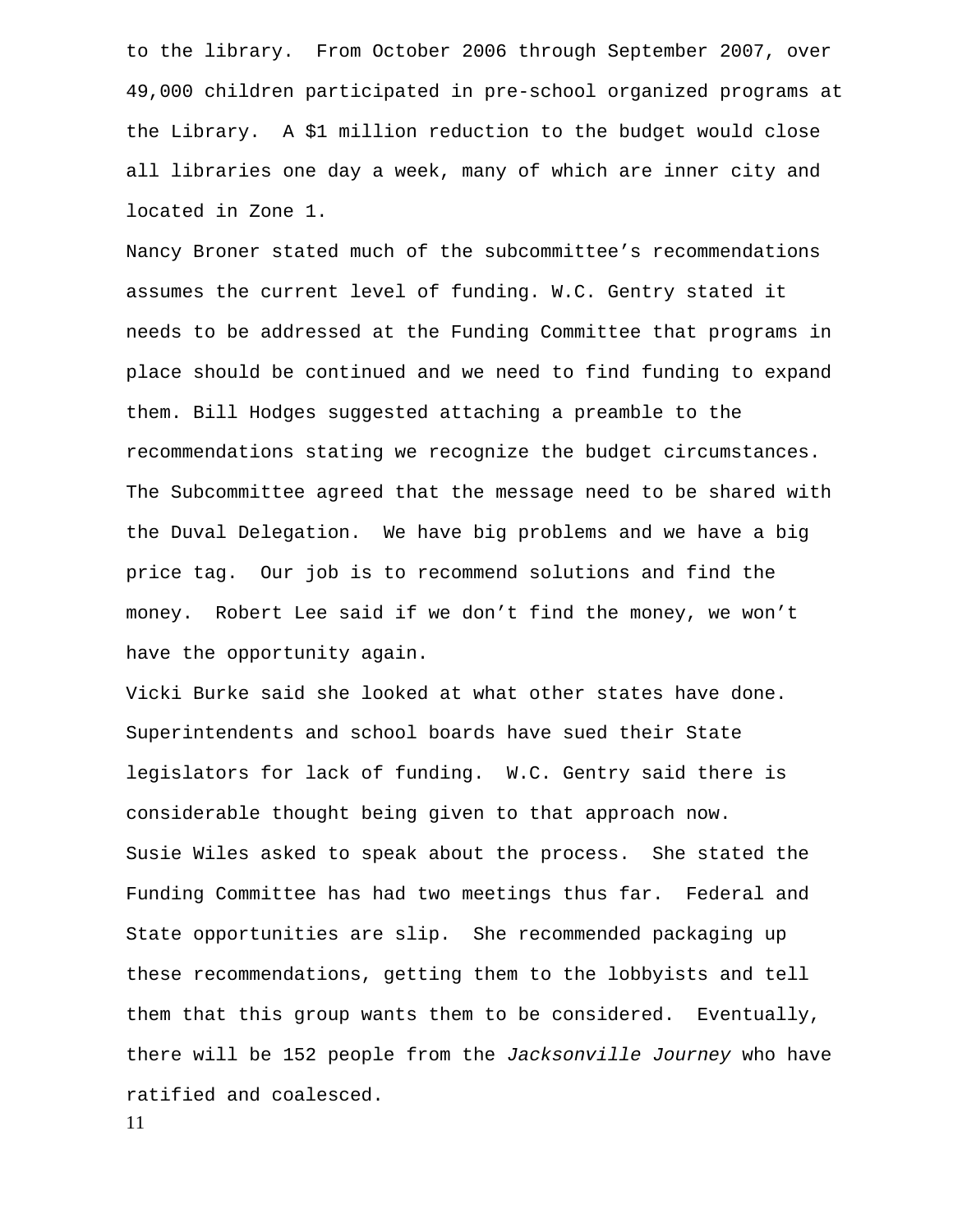Robert Lee said it would be great to have some of the leadership stand up that it is not an option to fund this. Susie Wiles said at the staff level, we are working on something like that.

## **School Security Workgroup – Presented by Skip Cramer, Chair**

## **Recommendation #1 Bring the Full Service Schools program to**

## **full operating capacity**

Cheryl Grymes asked how this is integrated with the Truancy recommendations. Mr. Cramer stated it is filling a hole at the school-staffing level. W.C. Gentry said it may overlap with the Truancy recommendation for social workers. Skip Cramer said they can add it will access services directly to the students.

#### **Adopted unanimously**

## **Recommendation #2 Implement the Safe Students in Schools initiative in All Middle and High Schools**

Much discussion surrounded this recommendation and the concern that children do not accrue a juvenile record unless they commit a crime. Michael Edwards, JSO, said they are currently negotiating with the Duval County School Board to look only at class 3 or 4 level violations.

Skip Cramer said that the Law Enforcement School Safety Workgroup raised the issue of the role of the School Resource Officer.

Lucretia Williams asked if there is a program to help the children who are arrested. Mr. Cramer said there are two different tracks, the school and the criminal side, who make the decision where the children should be placed.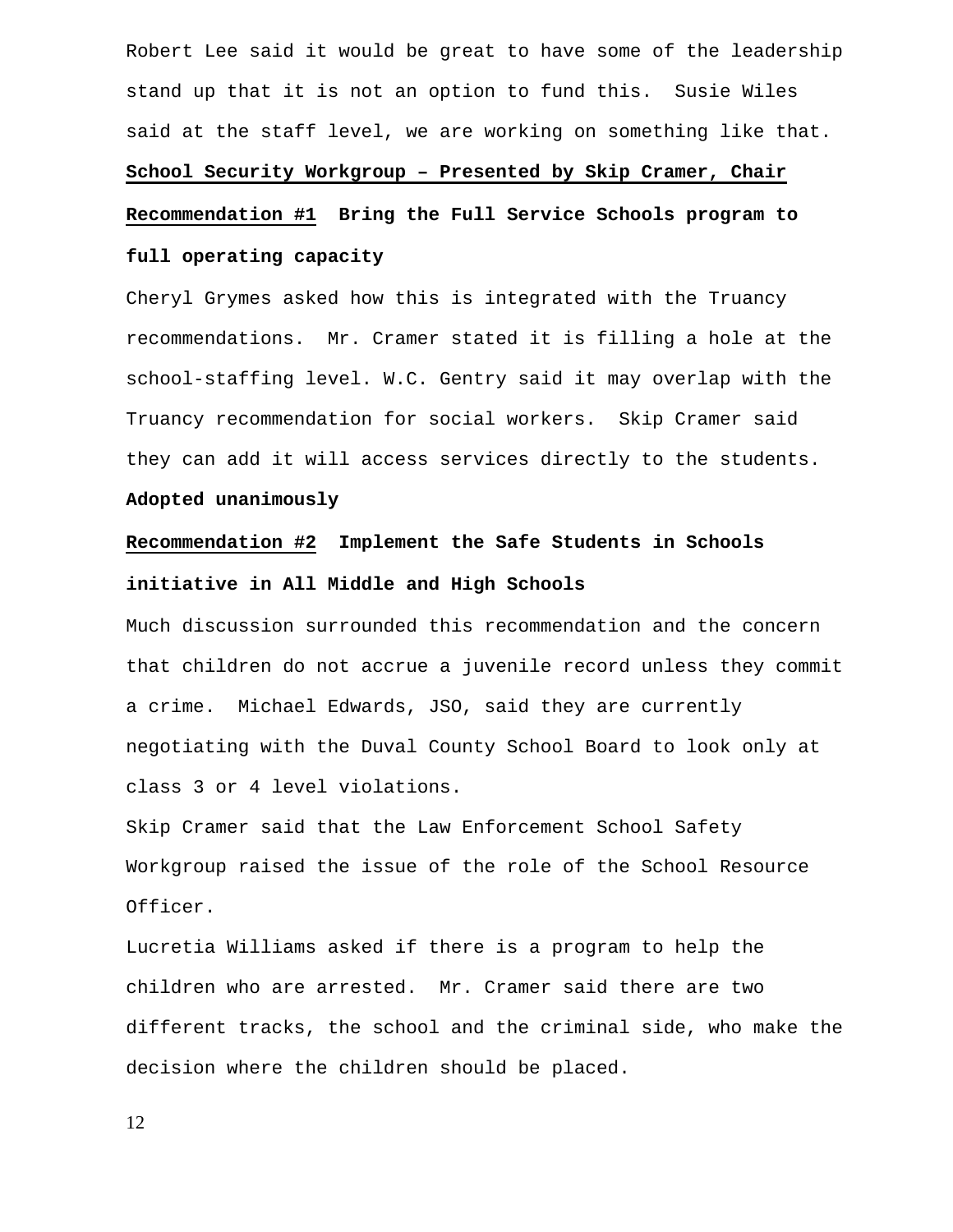Robert Lee asked if there were any studies to gain some knowledge of what the long-term implications would be. Mr. Cramer stated this was looked at with the Juvenile Justice Comprehensive Strategy Steering Committee in the mid-1990s. W.C. Gentry recommended **adding that close monitoring is required to address any Disproportionate Minority Contact and minority behavior problems.** 

#### **Adopted unanimously**

**Recommendation #3 Reduce out-of-school suspensions** 

The subcommittee **recommended breaking this into two parts:** 

#### **3a. Reduce out-of-school suspensions**

This was a specific suggestion from the School Superintendent's office.

**Approved unanimously - with an amendment to reduce out-ofschool suspensions to at least the State level average.** 

## **3b. Suspension Centers**

**Tabled - Return to the committee** 

**Recommendation #4 Improve school security staffing, training and response capability** 

Skip Cramer said that the Law Enforcement School Safety workgroup is looking at weapons training.

### **Tabled**

**Return to the committee to articulate regarding training and not to be the first responder. Determine what aspect is being done by the Law Enforcement & Deterrence Subcommittee.** 

**Recommendation #5 Accelerate implementation of Student Crime**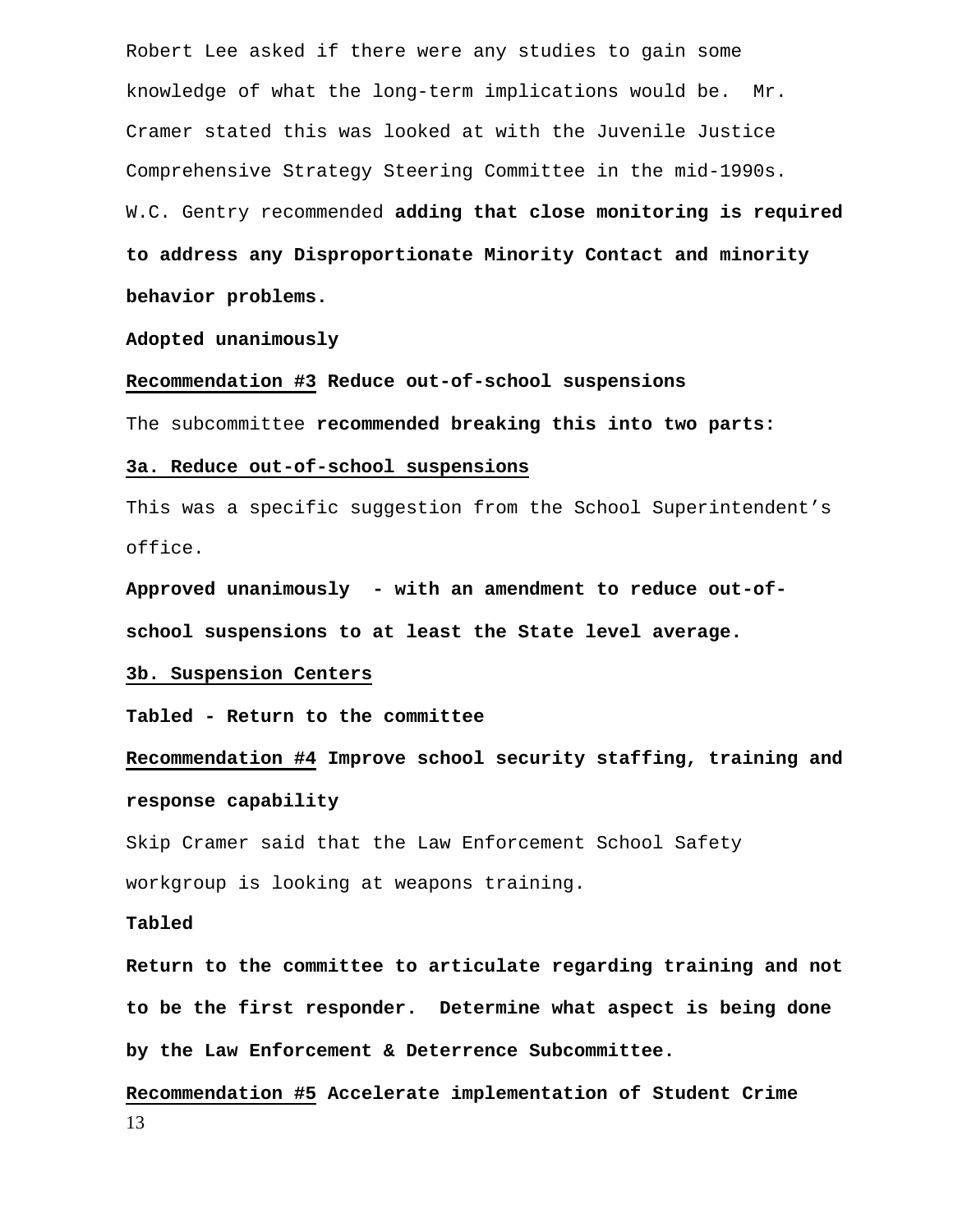### **Stoppers in all Middle and High Schools**

**Approved unanimously** 

**Recommendation #6 Expand non-fee based after-school programs with academic enrichment in targeted areas** 

**Approved unanimously** 

**Linda Lanier reported this will be also be recommended by the Positive Youth Development subcommittee.** 

# **School Relevancy Workgroup – Reported by Tom Majdanics on behalf of Terrie Brady, Chair**

## **Recommendation #1 Teacher Retention and Recruitment**

The recommendation of a scholarship fund (#1A) would help new teachers who are coming though an alternative educational route. Recommendation #1B recommends recruiting teachers among our local high school students and establish a chapter of the Florida Future Educators of America in each Duval County High School. Recommendation #1D recommends in-kind donations from area businesses and utilities.

## **#1 A, B, & D Approved unanimously**

Recommendation #1C relates to stipend funds for recruiting outside of Duval County and for relocating teachers to Turnaround Schools.

**#1 C – Back to committee to be costed out \$1,000 stipend for relocation teacher (outside of County) and \$1,000 stipend for Turnaround school teacher** 

## **Recommendation #2 Career Academies**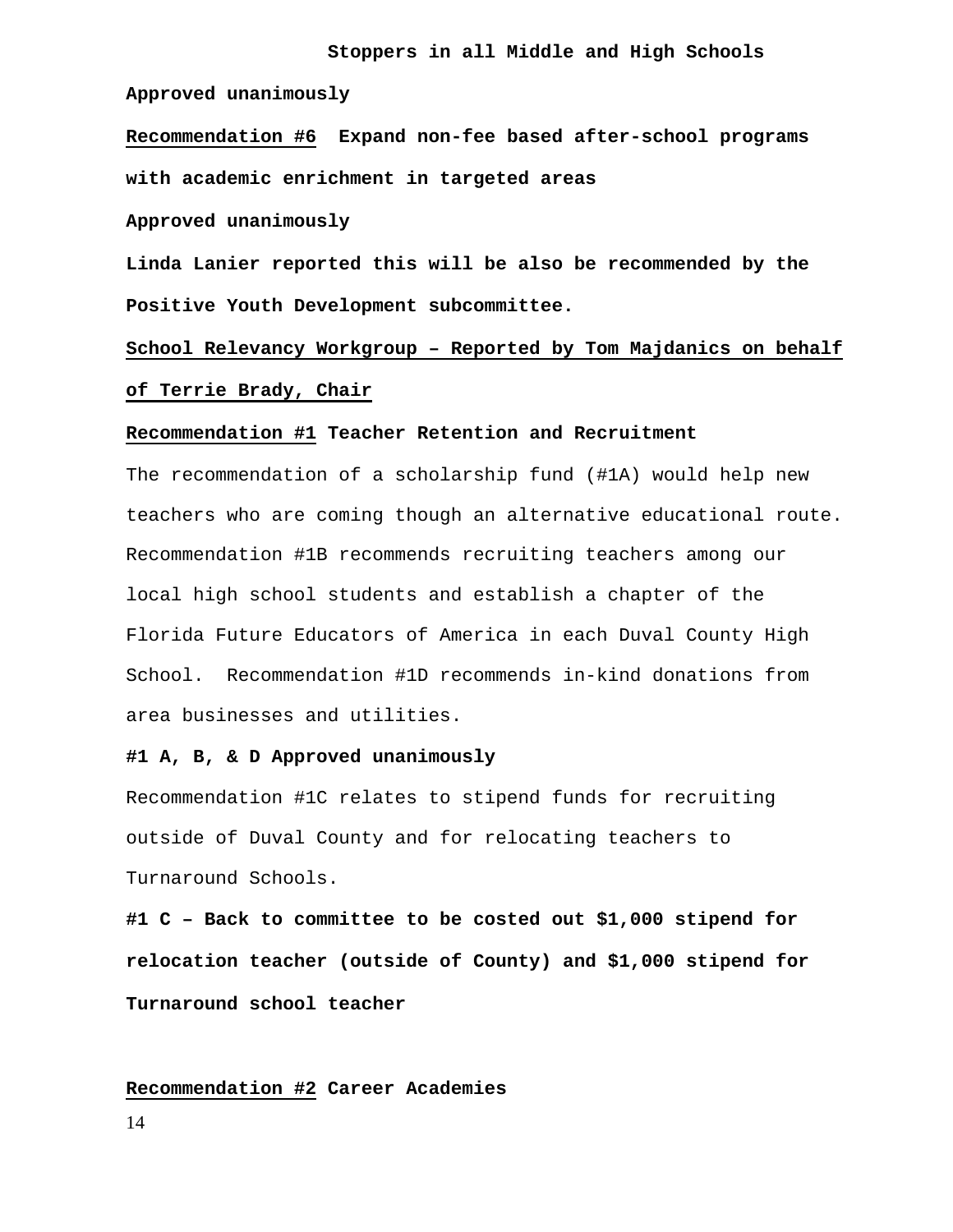The subcommittee needs to discuss how the money will be used.

### **Tabled**

#### **Recommendation #3 Drop Back In Initiatives**

Tom Majdanics explained that recommendation #3A encourages students to attend and earn credits and a diploma at their own pace. Nancy Broner stated the Accelerated Learning Centers have been very successful.

## **#3A Approved unanimously**

**Note: Change Alternative Learning Center to Accelerated #3B Tabled** 

**#3C Tabled** 

## **Recommendation #4 The Jacksonville Commitment**

W.C. Gentry recommended approving in concept subject to more specificity as to the number of schools where program is placed and how the cost is derived. Nancy Broner will work on getting the information from UNF President Delaney and Sheriff Glover.

**Provisionally recommended - (More study is needed)** 

## **Recommendation #5 Challenge Schools**

## **Tabled**

## **3. Action Items**

**• Donna Massie-Cobb will forward to Renee Brust for distribution the definitions of each type of school (Challenge, Focus, Turnaround)** 

15 **• Renee Brust to provide a map to show the areas where the programs are (Zone 1 map, not each site location) which will coordinate with Sheriff Rutherford's map showing the hotspots.**